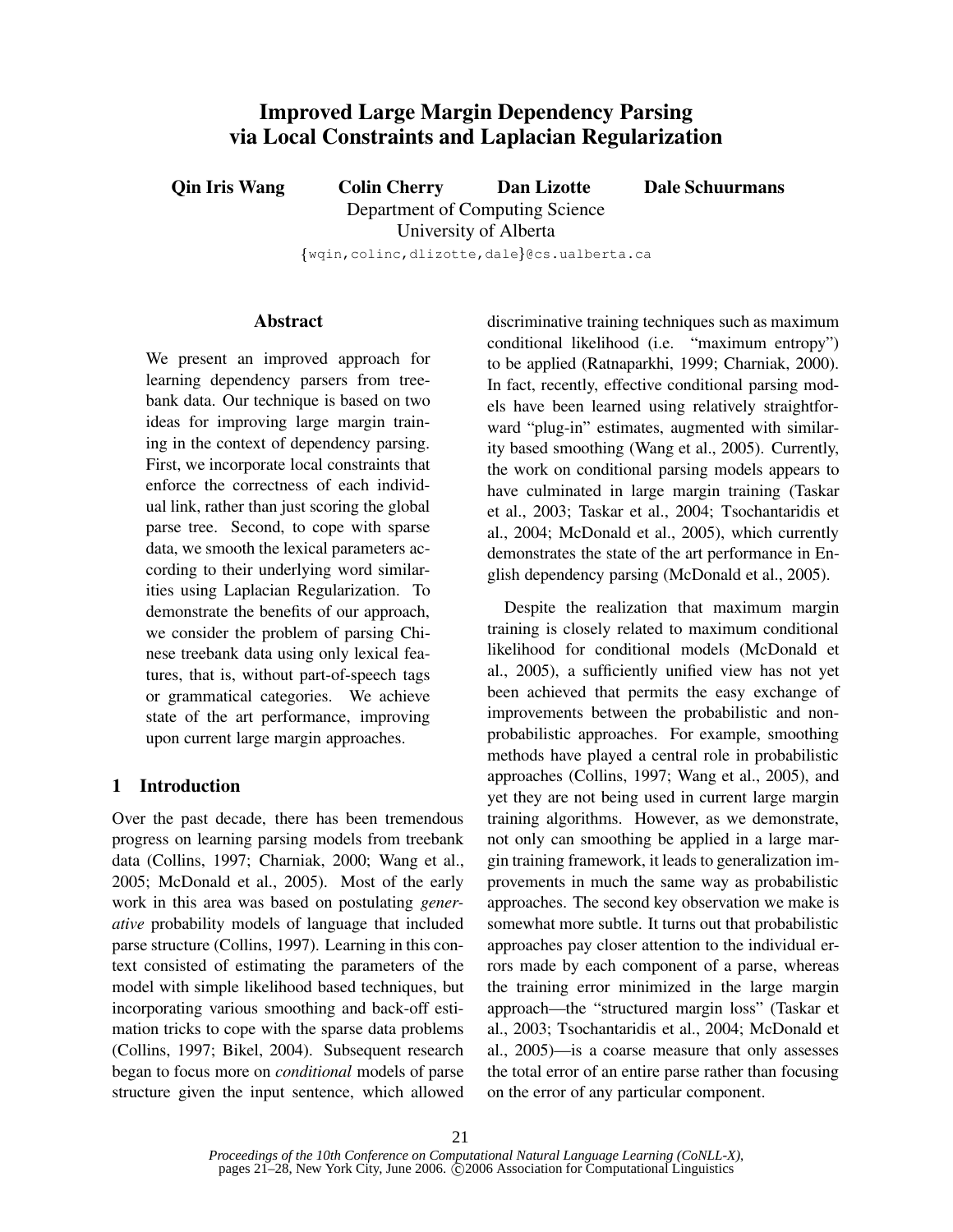

In this paper, we make two contributions to the large margin approach to learning parsers from supervised data. First, we show that smoothing based on lexical similarity is not only possible in the large margin framework, but more importantly, allows better generalization to new words not encountered during training. Second, we show that the large margin training objective can be significantly refined to assess the error of each component of a given parse, rather than just assess a global score. We show that these two extensions together lead to greater training accuracy and better generalization to novel input sentences than current large margin methods.

To demonstrate the benefit of combining useful learning principles from both the probabilistic and large margin frameworks, we consider the problem of learning a dependency parser for Chinese. This is an interesting test domain because Chinese does not have clearly defined parts-of-speech, which makes lexical smoothing one of the most natural approaches to achieving reasonable results (Wang et al., 2005).

# **2 Lexicalized Dependency Parsing**

A dependency tree specifies which words in a sentence are directly related. That is, the dependency structure of a sentence is a directed tree where the nodes are the words in the sentence and links represent the direct dependency relationships between the words; see Figure 1. There has been a growing interest in dependency parsing in recent years. (Fox, 2002) found that the dependency structures of a pair of translated sentences have a greater degree of cohesion than phrase structures. (Cherry and Lin, 2003) exploited such cohesion between the dependency structures to improve the quality of word alignment of parallel sentences. Dependency relations have also been found to be useful in information extraction (Culotta and Sorensen, 2004; Yangarber et al., 2000).

A key aspect of a dependency tree is that it does

not necessarily report parts-of-speech or phrase labels. Not requiring parts-of-speech is especially beneficial for languages such as Chinese, where parts-of-speech are not as clearly defined as English. In Chinese, clear indicators of a word's partof-speech such as suffixes "-ment", "-ous" or function words such as "the", are largely absent. One of our motivating goals is to develop an approach to learning dependency parsers that is strictly lexical. Hence the parser can be trained with a treebank that only contains the dependency relationships, making annotation much easier.

Of course, training a parser with bare word-toword relationships presents a serious challenge due to data sparseness. It was found in (Bikel, 2004) that Collins' parser made use of bi-lexical statistics only 1.49% of the time. The parser has to compute backoff probability using parts-of-speech in vast majority of the cases. In fact, it was found in (Gildea, 2001) that the removal of bi-lexical statistics from a state of the art PCFG parser resulted in very little change in the output. (Klein and Manning, 2003) presented an unlexicalized parser that eliminated all lexicalized parameters. Its performance was close to the state of the art lexicalized parsers.

Nevertheless, in this paper we follow the recent work of (Wang et al., 2005) and consider a completely lexicalized parser that uses no parts-ofspeech or grammatical categories of any kind. Even though a part-of-speech lexicon has always been considered to be necessary in any natural language parser, (Wang et al., 2005) showed that distributional word similarities from a large unannotated corpus can be used to supplant part-of-speech smoothing with word similarity smoothing, to still achieve state of the art dependency parsing accuracy for Chinese.

Before discussing our modifications to large margin training for parsing in detail, we first present the dependency parsing model we use. We then give a brief overview of large margin training, and then present our two modifications. Subsequently, we present our experimental results on fully lexical dependency parsing for Chinese.

# **3 Dependency Parsing Model**

Given a sentence  $W = (w_1, ..., w_n)$  we are interested in computing a directed dependency tree,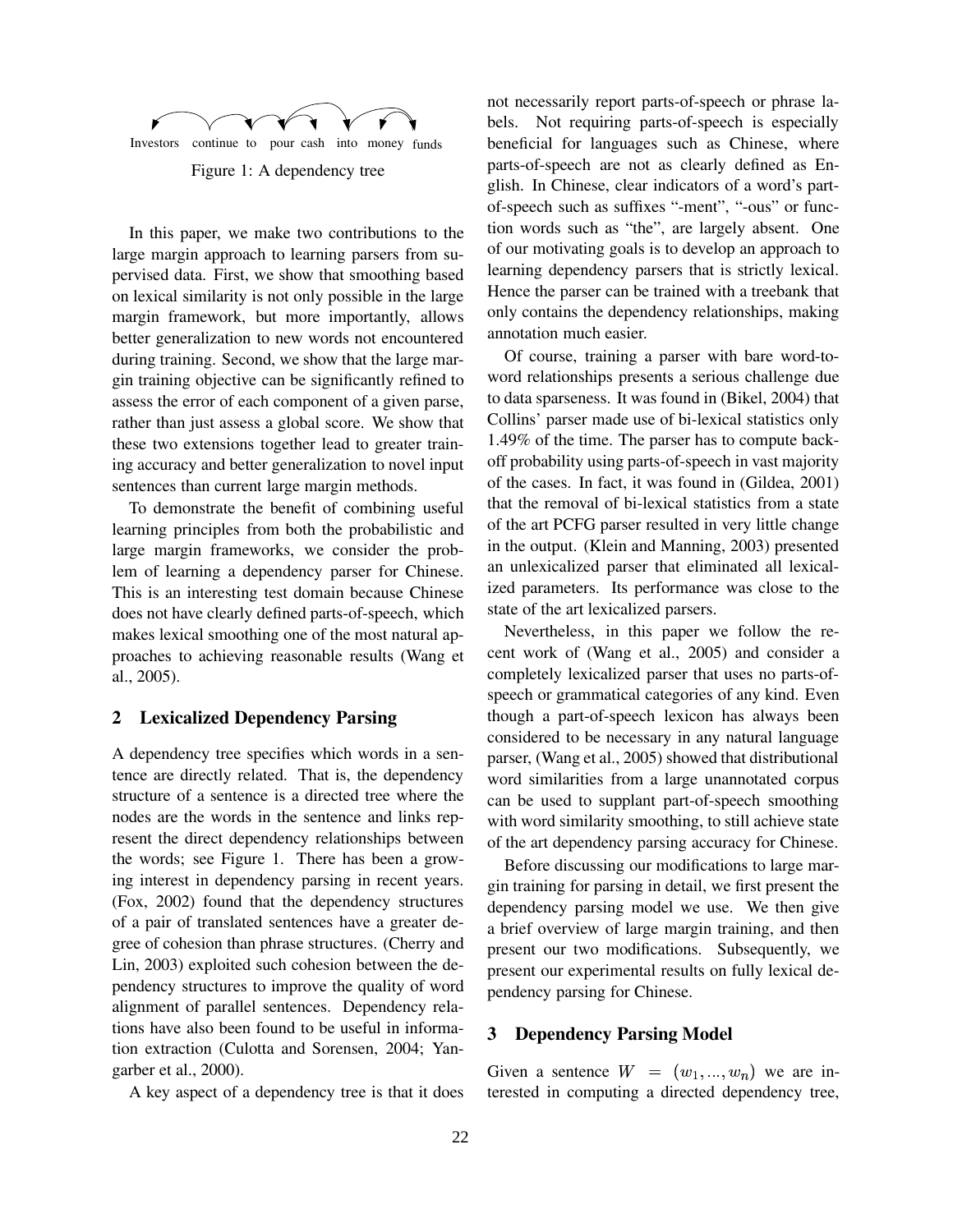$T$ , over  $W$ . In particular, we assume that a directed dependency tree  $T$  consists of ordered pairs  $(w_i \rightarrow w_j)$  of words in W such that each word appears in at least one pair and each word has in-degree at most one. Dependency trees are usually assumed to be projective (no crossing arcs), which means that if there is an arc  $(w_i \rightarrow w_i)$ , then  $w_i$  is an ancestor of all the words between  $w_i$  and  $w_j$ . Let  $\Phi(W)$  denote the set of all the directed, projective trees that span  $W$ .

Given an input sentence  $W$ , we would like to be able to compute the best parse; that is, a projective tree,  $T \in \Phi(W)$ , that obtains the highest "score". In particular, we follow (Eisner, 1996; Eisner and Satta, 1999; McDonald et al., 2005) and assume that the score of a complete spanning tree  $T$  for a given sentence, whether probabilistically motivated or not, can be decomposed as a sum of local scores for each link (a word pair). In which case, the parsing problem reduces to

$$
T^* = \arg \max_{T \in \Phi(W)} \sum_{(w_i \to w_j) \in T} s(w_i \to w_j) \quad (1)
$$
 Ho

where the score  $s(w_i \rightarrow w_j)$  can depend on any measurable property of  $w_i$  and  $w_j$  within the tree . This formulation is sufficiently general to capture most dependency parsing models, including probabilistic dependency models (Wang et al., 2005; Eisner, 1996) as well as non-probabilistic models (Mc-Donald et al., 2005). For standard scoring functions, parsing requires an  $O(n^3)$  dynamic programming algorithm to compute a projective tree that obtains the maximum score (Eisner and Satta, 1999; Wang et al., 2005; McDonald et al., 2005).

For the purpose of learning, we decompose each link score into a weighted linear combination of features

$$
s(w_i \to w_j) = \boldsymbol{\theta}^\top \mathbf{f}(w_i \to w_j) \qquad (2)
$$

where  $\theta$  are the weight parameters to be estimated during training.

Of course, the specific features used in any real situation are critical for obtaining a reasonable dependency parser. The natural sets of features to consider in this setting are very large, consisting at the very least of features indexed by all possible lexical items (words). For example, natural features to use for dependency parsing are indicators of each possible word pair

$$
f_{uv}(w_i\rightarrow w_j) \quad = \quad 1_{(w_i=u)}1_{(w_j=v)}
$$

which allows one to represent the tendency of two words,  $u$  and  $v$ , to be directly linked in a parse. In this case, there is a corresponding parameter  $\theta_{uv}$  to be learned for each word pair, which represents the strength of the possible linkage.

A large number of features leads to a serious risk of over-fitting due to sparse data problems. The standard mechanisms for mitigating such effects are to combine features via *abstraction* (e.g. using partsof-speech) or *smoothing* (e.g. using word similarity based smoothing). For abstraction, a common strategy is to use parts-of-speech to compress the feature set, for example by only considering the tag of the parent

$$
f_{pv}(w_i \to w_j) = 1_{(pos(w_i)=p)} 1_{(w_j=v)}
$$

However, rather than use abstraction, we will follow a purely lexical approach and only consider features that are directly computable from the words themselves (or statistical quantities that are directly measurable from these words).

In general, the most important aspect of a link feature is simply that it measures something about a candidate word pair that is predictive of whether the words will actually be linked in a given sentence. Thus, many other natural features, beyond parts-of-speech and abstract grammatical categories, immediately suggest themselves as being predictive of link existence. For example, one very useful feature is simply the degree of association between the two words as measured by their pointwise mutual information

$$
f_{PMI}(w_i \to w_j) = PMI(w_i, w_j)
$$

(We describe in Section 6 below how we compute this association measure on an auxiliary corpus of unannotated text.) Another useful link feature is simply the distance between the two words in the sentence; that is, how many words they have between them

$$
f_{\text{dist}}(w_i \to w_j) = |position(w_i) - position(w_j)|
$$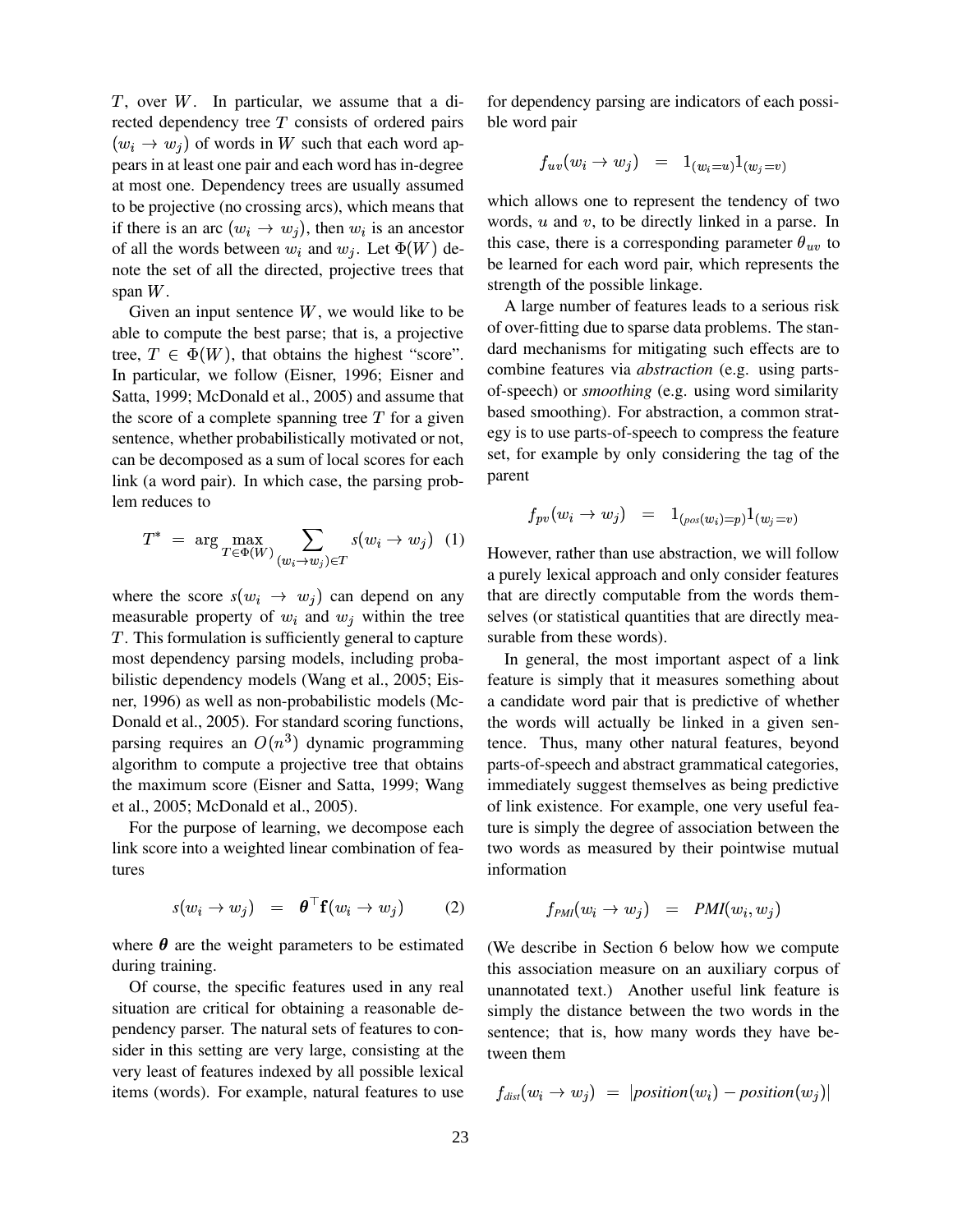In fact, the likelihood of a direct link between two words diminishes quickly with distance, which motivates using more rapidly increasing functions of distance, such as the square

$$
f_{\textit{dist2}}(w_i \rightarrow w_j) \, = \, (position(w_i) - position(w_j))^2
$$

In our experiments below, we used only these simple, lexically determined features,  $\{f_{uv}\}$ ,  $f_{PMI}$ ,  $f_{dist}$ and  $f_{dist2}$ , *without* the parts-of-speech  $\{f_{pv}\}$ . Currently, we only use undirected forms of these features, where, for example,  $f_{uv} = f_{vu}$  for all pairs (or, put another way, we tie the parameters  $\theta_{uv} = \phi$  $\theta_{vu}$  together for all  $u, v$ ). Ideally, we would like to use directed features, but we have already found that these simple undirected features permit state of the art accuracy in predicting (undirected) dependencies. Nevertheless, extending our approach to directed features and contextual features, as in (Wang et al., 2005), remains an important direction for future research.

## **4 Large Margin Training**

Given a training set of sentences annotated with their correct dependency parses,  $(W_1, T_1), ..., (W_N, T_N)$ , we find the the goal of learning is to estimate the parameters of the parsing model,  $\theta$ . In particular, we seek values for the parameters that can accurately reconstruct the training parses, but more importantly, are also able to accurately predict the dependency parse structure on future test sentences.

To train  $\theta$  we follow the large margin training approach of (Taskar et al., 2003; Tsochantaridis et al., 2004), which has been applied with great success to dependency parsing (Taskar et al., 2004; McDonald et al., 2005). Large margin training can be expressed as minimizing a regularized loss (Hastie et al., 2004)

$$
\min_{\boldsymbol{\theta}} \frac{\beta}{2} \boldsymbol{\theta}^\top \boldsymbol{\theta} + \tag{3}
$$
\n
$$
\sum_{i} \max_{L_i} \Delta(L_i, T_i) - (s(\boldsymbol{\theta}, T_i) - s(\boldsymbol{\theta}, L_i))
$$

where  $T_i$  is the target tree for sentence  $W_i$ ;  $L_i$  v ranges over all possible alternative trees in  $\Phi(W_i)$ ; c  $s(\theta,T) = \sum_{(w_i \to w_i) \in T} \theta^{\top} f(w_i \to w_j);$  and train  $\Delta(L_i, T_i)$  is a measure of distance between the two trees  $L_i$  and  $T_i$ .

Using the techniques of (Hastie et al., 2004) one can show that minimizing (4) is equivalent to solving the quadratic program

$$
\min_{\boldsymbol{\theta}, \boldsymbol{\xi}} \quad \frac{\beta}{2} \boldsymbol{\theta}^\top \boldsymbol{\theta} + \mathbf{e}^\top \boldsymbol{\xi} \quad \text{subject to} \tag{4}
$$
\n
$$
\xi_i \geq \Delta(T_i, L_i) + s(\boldsymbol{\theta}, L_i) - s(\boldsymbol{\theta}, T_i)
$$
\n
$$
\text{for all } i, L_i \in \Phi(W_i)
$$

which corresponds to the training problem posed in (McDonald et al., 2005).

 Unfortunately, the quadratic program (4) has three problems one must address. First, there are exponentially many constraints—corresponding to each possible parse of each training sentence—which forces one to use alternative training procedures, such as incremental constraint generation, to slowly converge to a solution (McDonald et al., 2005; Tsochantaridis et al., 2004). Second, and related, the original loss (4) is only evaluated at the global parse tree level, and is not targeted at penalizing any specific component in an incorrect parse. Although (McDonald et al., 2005) explicitly describes this as an advantage over previous approaches (Ratnaparkhi, 1999; Yamada and Matsumoto, 2003), below we find that changing the loss to enforce a more detailed set of constraints leads to a more effective approach. Third, given the large number of bi-lexical features  $\{f_{uv}\}$  in our model, solving (4) directly will over-fit any reasonable training corpus. (Moreover, using a large  $\beta$  to shrink the  $\theta$  values does not mitigate the sparse data problem introduced by having so many features.) We now present our refinements that address each of these issues in turn.

#### **5 Training with Local Constraints**

We are initially focusing on training on just an undirected link model, where each parameter in the model is a weight  $\theta_{ww'}$  between two words, w and  $w'$ , respectively. Since links are undirected, these weights are symmetric  $\theta_{ww'} = \theta_{w'w}$ , and we can also write the score in an undirected fashion as:  $s(w, w') = \theta^{\top} f(w, w')$ . The main advantage of working with the undirected link model is that the constraints needed to ensure correct parses on the training data are *much* easier to specify in this case. Ignoring the projective (no crossing arcs) constraint for the moment, an undirected dependency parse can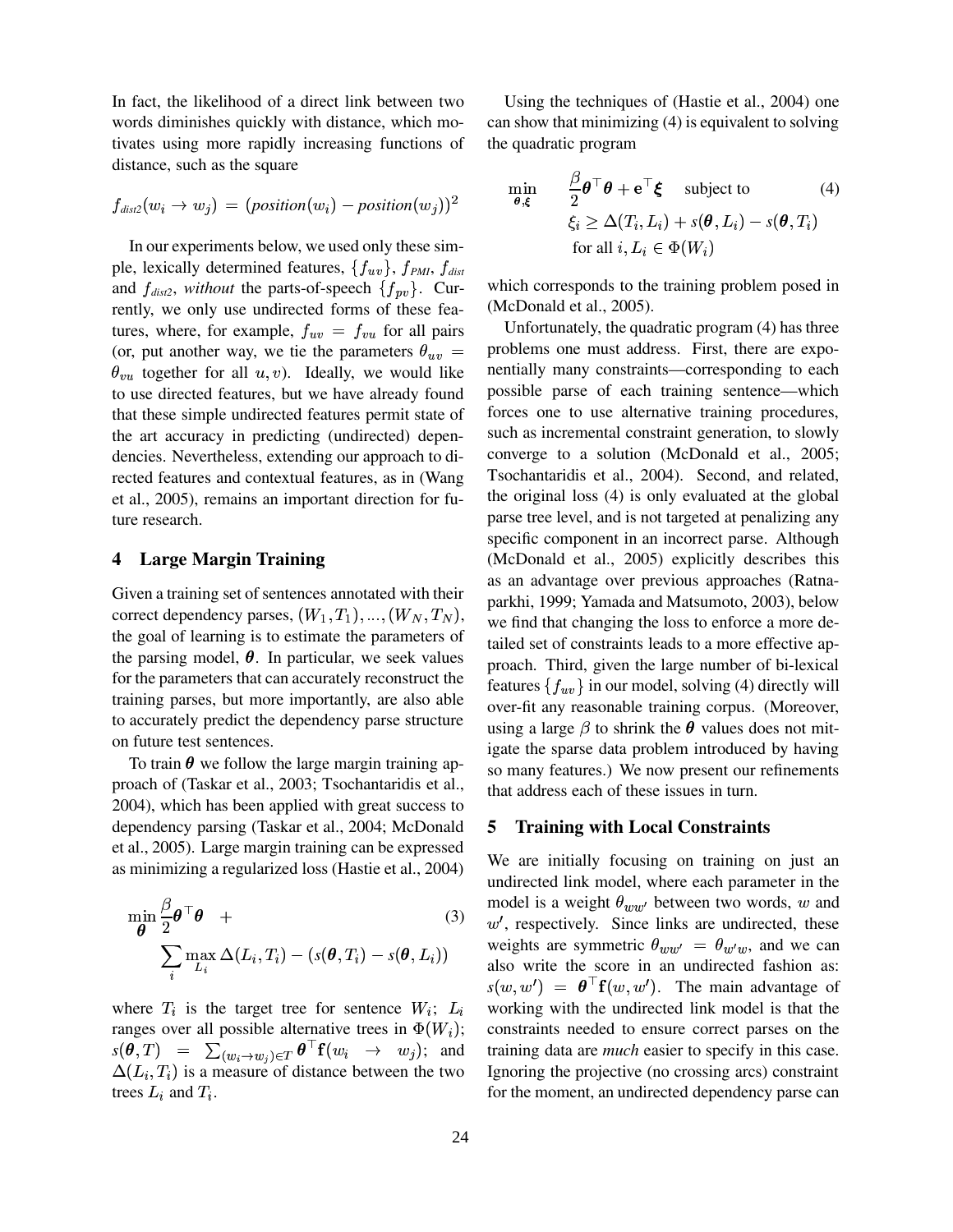be equated with a maximum score spanning tree of a sentence. Given a target parse, the set of constraints needed to ensure the target parse is in fact the maximum score spanning tree under the weights  $\theta$ , by at least a minimum amount, is a simple set of linear constraints: for any edge  $w_1w_2$  that is *not* in the target parse, one simply adds two constraints

$$
\begin{array}{rcl}\n\boldsymbol{\theta}^\top \mathbf{f}(w_1, w_1') & \geq & \boldsymbol{\theta}^\top \mathbf{f}(w_1, w_2) + 1 \\
\boldsymbol{\theta}^\top \mathbf{f}(w_2, w_2') & \geq & \boldsymbol{\theta}^\top \mathbf{f}(w_1, w_2) + 1\n\end{array} \tag{5}
$$

where the edges  $w_1w_1'$  and  $w_2w_2'$  are the adjacent edges that actually occur in the target parse that are also on the path between  $w_1$  and  $w_2$ . (These would have to be the only such edges, or there would be a loop in the parse tree.) These constraints behave very naturally by forcing the weight of an omitted edge to be smaller than the adjacent included edges that would form a loop, which ensures that the omitted edge would not be added to the maximum score spanning tree before the included edges.

In this way, one can simply accumulate the set of linear constraints (5) for every edge that fails to be included in the target parse for the sentences where it is a candidate. We denote this set of constraints by

$$
A \hspace{2mm} = \hspace{2mm} \{\boldsymbol{\theta}^{\top}\mathbf{f}(w_1,w_1') \geq \boldsymbol{\theta}^{\top}\mathbf{f}(w_1,w_2)+1\} \hspace{1.2cm} \in \hspace{1.2cm} \infty
$$

Importantly, the constraint set  $A$  is *convex* in the link weight parameters  $\theta$ , as it consists only of linear constraints.

Ignoring the non-crossing condition, the constraint set  $A$  is exact. However, because of the non-crossing condition, the constraint set  $A$  is more can restrictive than necessary. For example, consider the word sequence  $...w_i w_{i+1} w_{i+2} w_{i+3} ...$ , where the edge  $w_{i+1}w_{i+3}$  is in the target parse. Then the edge  $w_i w_{i+2}$  can be ruled out of the parse in one of two ways: it can be ruled out by making its score less than the adjacent scores as specified in (5), *or* it can be ruled out by making its score smaller than the score of  $w_{i+1}w_{i+3}$ . Thus, the exact constraint contains a disjunction of two different constraints, which creates a *non*-convex constraint in  $\theta$ . (The union of two convex sets is not necessarily convex.) This is a weakening of the original constraint set  $A$ . of raw unar Unfortunately, this means that, given a large training corpus, the constraint set  $A$  can easily become infeasible.

Nevertheless, the constraints in  $A$  capture much of the relevant structure in the data, and are easy to enforce. Therefore, we wish to maintain them. However, rather than impose the constraints exactly, we enforce them approximately through the introduction of slack variables  $\xi$ . The relaxed constraints can then be expressed as

$$
\boldsymbol{\theta}^{\top} \mathbf{f}(w_1, w_1') \geq \boldsymbol{\theta}^{\top} \mathbf{f}(w_1, w_2) + 1 - \xi_{w_1 w_2, w_1 w_1'} \quad (6)
$$

and therefore a maximum soft margin solution can then be expressed as a quadratic program

$$
\min_{\theta,\xi} \quad \frac{\beta}{2} \theta^{\top} \theta + \xi^{\top} e \quad \text{subject to} \quad (7)
$$
\n
$$
\{\theta^{\top} f(w_1, w_1') \geq \theta^{\top} f(w_1, w_2) + 1 - \xi_{w_1 w_2, w_1 w_1'}\}
$$
\nfor all constraints in  $A$ 

where e denotes the vector of all 1's.

Even though the slacks are required because we have slightly over-constrained the parameters, given that there are so many parameters and a sparse data problem as well, it seems desirable to impose a stronger set of constraints. A set of solution parameters achieved in this way will allow maximum weight spanning trees to correctly parse nearly all of the training sentences, even without the noncrossing condition (see the results in Section 8).

This quadratic program has the advantage of producing link parameters that will correctly parse most of the training data. Unfortunately, the main drawback of this method thus far is that it does not offer any mechanism by which the link weights  $\theta_{ww'}$ can be *generalized* to new or rare words. Given the sparse data problem, some form of generalization is necessary to achieve good test results. We achieve this by exploiting distributional similarities between words to smooth the parameters.

#### **6 Distributional Word Similarity**

Treebanks are an extremely precious resource. The average cost of producing a treebank parse can run as high as 30 person-minutes per sentence (20 words on average). Similarity-based smoothing, on the other hand, allows one to tap into auxiliary sources of raw unannotated text, which is practically unlimited. With this extra data, one can estimate parameters for words that have never appeared in the training corpus.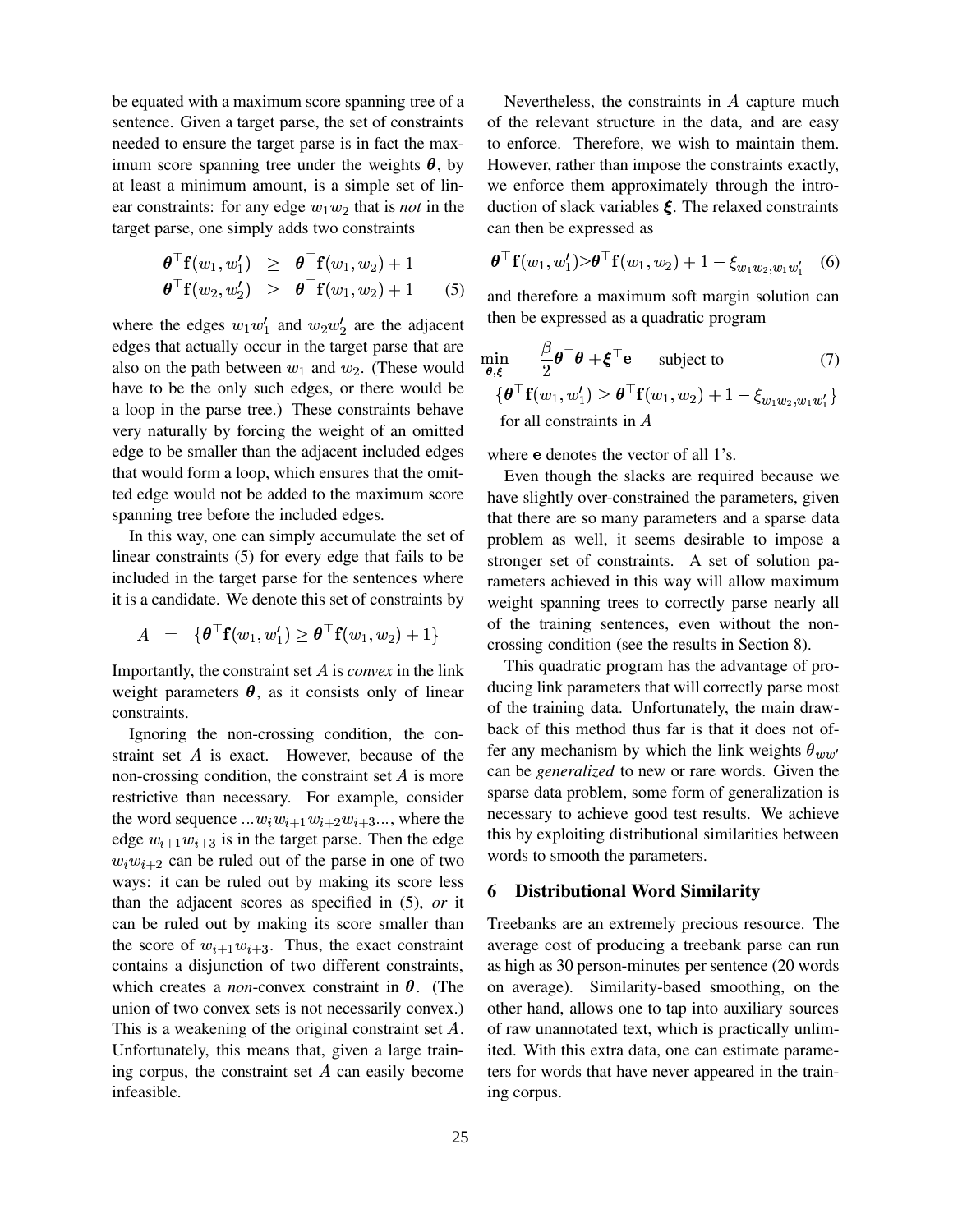The basic intuition behind similarity smoothing is that words that tend to appear in the same contexts tend to have similar meanings. This is known as the Distributional Hypothesis in linguistics (Harris, 1968). For example, the words test and exam are similar because both of them can follow verbs such as administer, cancel, cheat on, conduct, etc.

Many methods have been proposed to compute distributional similarity between words, e.g., (Hindle, 1990; Pereira et al., 1993; Grefenstette, 1994; Lin, 1998). Almost all of the methods represent a word by a feature vector where each feature corresponds to a type of context in which the word appeared. They differ in how the feature vectors are constructed and how the similarity between two feature vectors is computed.

In our approach below, we define the features of a word  $w$  to be the set of words that occurred within a small window of  $w$  in a large corpus. The context window of  $w$  consists of the closest non-stopword on each side of  $w$  and the stop-words in between. The value of a feature  $w'$  is defined as the pointwise mutual information between the  $w'$  and w: PMI $(w', w) = \log(\frac{P(w, w')}{P(w)P(w')}$ . The similarity between two words,  $S(w_1, w_2)$ , is then defined as the cosine of the angle between their feature vectors.

We use this similarity information both in training and in parsing. For training, we smooth the parameters according to their underlying word-*pair* similarities by introducing a Laplacian regularizer, which will be introduced in the next section. For parsing, the link scores in (1) are smoothed by word similarities (similar to the approach used by (Wang et al., 2005)) before the maximum score projective dependency tree is computed.

## **7 Laplacian Regularization**

We wish to incorporate similarity based smoothing in large margin training, while using the more refined constraints outlined in Section 5.

Recall that most of the features we use, and therefore most of the parameters we need to estimate are based on bi-lexical parameters  $\theta_{ww'}$  that serve as undirected link weights between words  $w$  and  $w'$  in our dependency parsing model (Section 3). Here we would like to ensure that two different link weights,  $\theta_{w_1w_1'}$  and  $\theta_{w_2w_2'}$ , that involve similar words also

take on similar values. The previous optimization (7) needs to be modified to take this into account.

Smoothing the link parameters requires us to first extend the notion of word similarity to word-*pair* similarities, since each link involves two words. Given similarities between individual words, computed above, we then define the similarity between word pairs by the geometric mean of the similarities between corresponding words.

$$
S(w_1w_1',w_2w_2') \quad = \quad \sqrt{S(w_1,w_2)S(w_1',w_2')}(8)
$$

where  $S(w_1, w_2)$  is defined as in Section 6 above. Then, instead of just solving the constraint system (7) we can also ensure that similar links take on similar parameter values by introducing a penalty on their deviations that is weighted by their similarity value. Specifically, we use

$$
\sum_{w_1 w_1'} \sum_{w_2 w_2'} S(w_1 w_1', w_2 w_2') (\theta_{w_1 w_1'} - \theta_{w_2 w_2'})^2
$$
  
=  $2\theta'^\top L(S)\theta'$  (9)

Here  $L(S)$  is the *Laplacian matrix* of  $S$ , which is defined by  $L(S) = D(S) - S$  where  $D(S)$ is a diagonal matrix such that  $D_{w_1w'_1,w_1w'_1}$  =  $\sum_{w_2 w_2'} S(w_1 w_1', w_2 w_2')$ . Also,  $\theta'$  corresponds to the vector of bi-lexical parameters. In this penalty function, if two edges  $w_1w_1'$  and  $w_2w_2'$  have a high similarity value, their parameters will be encouraged to take on similar values. By contrast, if two edges have low similarity, then there will be little mutual attraction on their parameter values.

Note, however, that we do not smooth the parameters,  $\theta_{PMI}$ ,  $\theta_{dist}$ ,  $\theta_{dist2}$ , corresponding to the pointwise mutual information, distance, and squared distance features described in Section 5, respectively. We only apply similarity smoothing to the bi-lexical parameters.

The Laplacian regularizer (9) provides a natural smoother for the bi-lexical parameter estimates that takes into account valuable word similarity information computed as above. The Laplacian regularizer also has a significant computational advantage: it is guaranteed to be a *convex* quadratic function of the parameters (Zhu et al., 2001). Therefore, by combining the constraint system (7) with the Laplacian smoother (9), we can obtain a convex optimization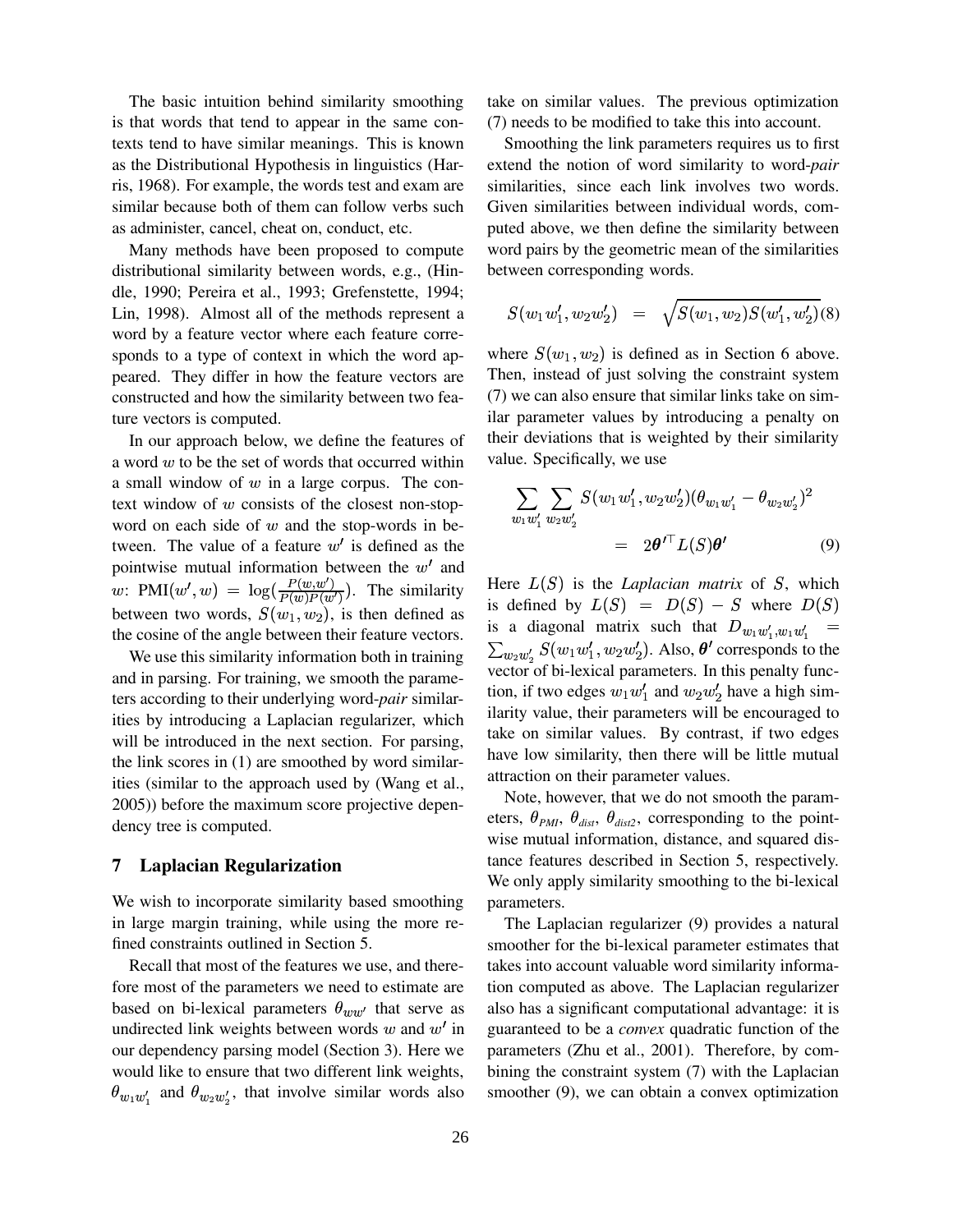| Features used       | Trained w/ | Trained w/  |
|---------------------|------------|-------------|
|                     | local loss | global loss |
| Pairs               | 0.6426     | 0.6184      |
| $+$ Lap             | 0.6506     | 0.5622      |
| $+$ Dist            | 0.6546     | 0.6466      |
| $+$ Lap + Dist      | 0.6586     | 0.5542      |
| $+MI + Dist$        | 0.6707     | 0.6546      |
| $+$ Lap + MI + Dist | 0.6827     | n/a         |

Table 1: Accuracy Results on CTB Test Set

Table 2: Accuracy Results on CTB Dev Set

| Features used           | Trained w/<br>local loss | Trained w/<br>global loss |
|-------------------------|--------------------------|---------------------------|
| Pairs                   | 0.6130                   | 0.5688                    |
| $+$ Lap                 | 0.6390                   | 0.4935                    |
| $+$ Dist                | 0.6364                   | 0.6130                    |
| $+$ Lap + Dist          | 0.6494                   | 0.5299                    |
| $+\overline{M}I + Dist$ | 0.6312                   | 0.6182                    |
| $+$ Lap + MI + Dist     | 0.6571                   | n/a                       |

procedure for estimating the link parameters

tura de la construcción de la construcción de la construcción de la construcción de la construcción de la construcción de la construcción de la construcción de la construcción de la construcción de la construcción de la co

| $\min_{\theta,\xi}$ | $\frac{\beta}{2} \theta^{\top} \tilde{L}(S) \theta + \xi^{\top} e$ subject to                                                               | (10) |
|---------------------|---------------------------------------------------------------------------------------------------------------------------------------------|------|
|                     | $\{ \boldsymbol{\theta}^{\top} \mathbf{f}(w_1, w_1') \geq \boldsymbol{\theta}^{\top} \mathbf{f}(w_1, w_2) + 1 - \xi_{w_1 w_2, w_1 w_1'} \}$ |      |
|                     | for all constraints in $A$                                                                                                                  |      |

where  $\tilde{L}(S)$  does not apply smoothing to  $\theta_{PMI}$ ,  $\theta_{dist}$ ,  $\theta_{dist2}$ .

Clearly, (10) describes a large margin training program for dependency parsing, but one which uses word similarity smoothing for the bi-lexical parameters, and a more refined set of constraints developed in Section 5. Although the constraints are more refined, they are fewer in number than (4). That is, we now only have a polynomial number of constraints corresponding to each word pair in (5), rather than the exponential number over every possible parse tree in (4). Thus, we obtain a polynomial size quadratic program that can be solved for moderately large problems using standard software packages. We used CPLEX in our experiments below. As before, once optimized, the solution parameters  $\theta$  can be introduced into the dependency model (1) according to (2).

## **8 Experimental Results**

We tested our method experimentally on the Chinese Treebank (CTB) (Xue et al., 2004). The parse trees

| Features used                    | Trained w/ | Trained w/  |
|----------------------------------|------------|-------------|
|                                  | local loss | global loss |
| Pairs                            | 0.9802     | 0.8393      |
| $+$ Lap                          | 0.9777     | 0.7216      |
| $+$ Dist                         | 0.9755     | 0.8376      |
| $+$ Lap + Dist                   | 0.9747     | 0.7216      |
| $+MI + Dist$                     | 0.9768     | 0.7985      |
| $+$ Lap + MI + $\overline{Dist}$ | 0.9738     | n/a         |

 $(1 + 1 - \xi_{w_1 w_2, w_1 w_1})$  larity weighted average of similar links seen in the in CTB are constituency structures. We converted them into dependency trees using the same method and head-finding rules as in (Bikel, 2004). Following (Bikel, 2004), we used Sections 1-270 for training, Sections 271-300 for testing and Sections 301- 325 for development. We experimented with two sets of data: CTB-10 and CTB-15, which contains sentences with no more than 10 and 15 words respectively. Table 1, Table 2 and Table 3 show our experimental results trained and evaluated on Chinese Treebank sentences of length no more than 10, using the standard split. For any unseen link in the new sentences, the weight is computed as the simitraining corpus. The regularization parameter  $\beta$  was set by 5-fold cross-validation on the training set.

> We evaluate parsing accuracy by comparing the undirected dependency links in the parser outputs against the undirected links in the treebank. We define the accuracy of the parser to be the percentage of correct dependency links among the total set of dependency links created by the parser.

> Table 1 and Table 2 show that training based on the more refined *local loss* is far superior to training with the *global loss* of standard large margin training, on both the test and development sets. Parsing accuracy also appears to increase with the introduction of each new feature. Notably, the pointwise mutual information and distance features significantly improve parsing accuracy—and yet we know of no other research that has investigated these features in this context. Finally, we note that Laplacian regularization improved performance as expected, but not for the *global loss*, where it appears to systematically degrade performance (n/a results did not complete in time). It seems that the global loss model may have been over-regularized (Table 3). However, we have picked the  $\beta$  parameter which gave us the